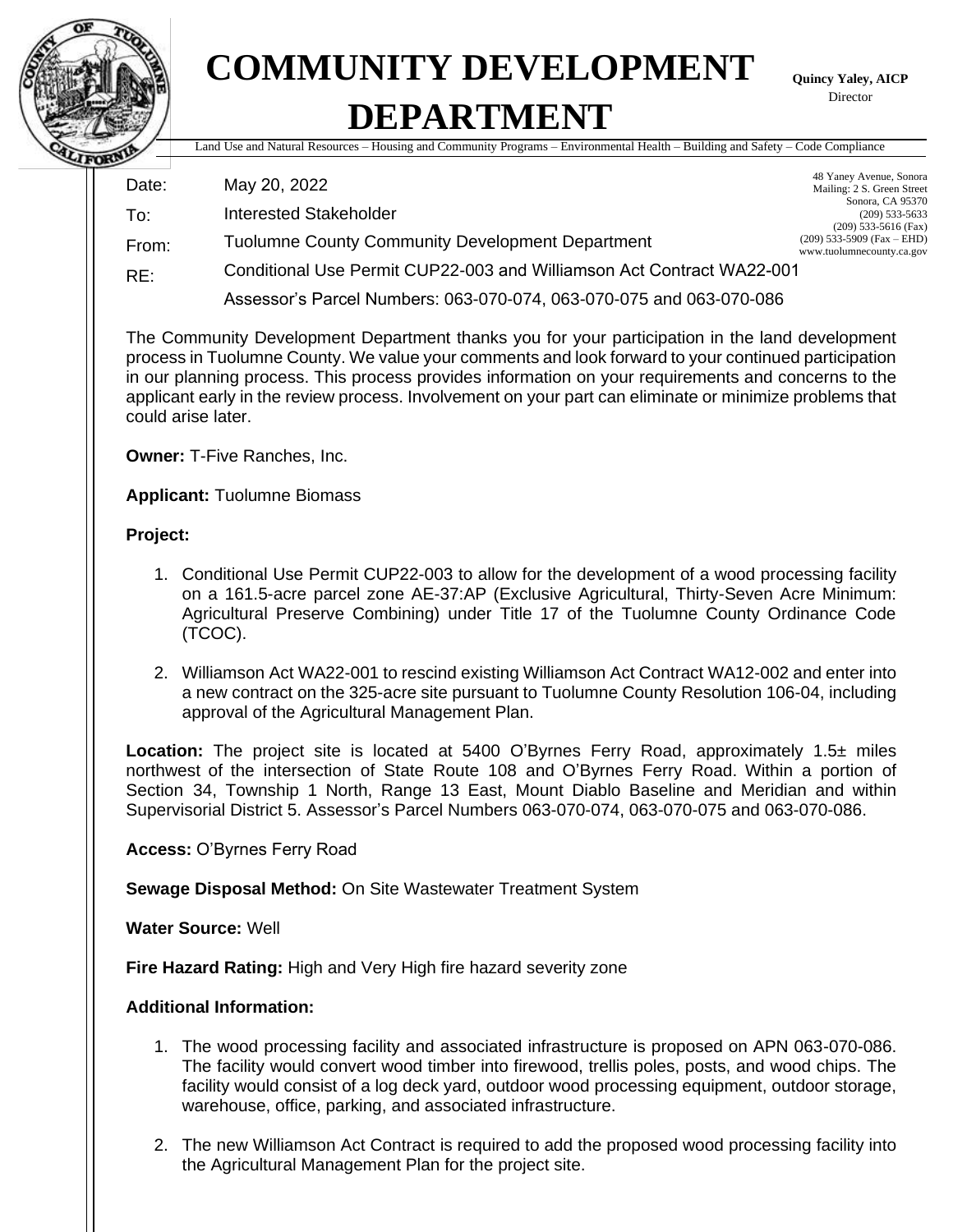Please return your comments to the CDD by **June 3, 2022**. Comments may be emailed to Natalie Rizzi, [nrizzi@co.tuolumne.ca.us](mailto:nrizzi@co.tuolumne.ca.us) Comments may also be mailed to: 2 South Green Street, Sonora, CA 95370 or brought to the Community Development Department during business hours.

| <b>Staff Contact: Natalie Rizzi</b><br>Phone: (209) 533-5936<br>Email: nrizzi@co.tuolumne.ca.us                                                                                 |       |
|---------------------------------------------------------------------------------------------------------------------------------------------------------------------------------|-------|
|                                                                                                                                                                                 |       |
|                                                                                                                                                                                 |       |
|                                                                                                                                                                                 |       |
|                                                                                                                                                                                 |       |
|                                                                                                                                                                                 |       |
|                                                                                                                                                                                 |       |
|                                                                                                                                                                                 |       |
|                                                                                                                                                                                 |       |
|                                                                                                                                                                                 |       |
|                                                                                                                                                                                 |       |
|                                                                                                                                                                                 |       |
|                                                                                                                                                                                 |       |
|                                                                                                                                                                                 |       |
|                                                                                                                                                                                 |       |
|                                                                                                                                                                                 |       |
|                                                                                                                                                                                 |       |
|                                                                                                                                                                                 |       |
|                                                                                                                                                                                 |       |
| Please utilize the following link to sign up and receive future agenda notices that may include the above-<br>mentioned project:<br>https://www.tuolumnecounty.ca.gov/list.aspx |       |
| Planning<br>Stakeholder Notification letters are<br>posted<br>the<br>following<br>now<br>at<br>https://www.tuolumnecounty.ca.gov/1512/Planning-Stakeholder-Notifications        | link: |
|                                                                                                                                                                                 |       |
| Date: ___________________                                                                                                                                                       |       |
| S:\Planning\PROJECTS\Conditional Use Permit\2022\CUP22-003 T-FIVE RANCHES Biomass\Application Review\CUP22-003 Stakeholder Notification.docx                                    |       |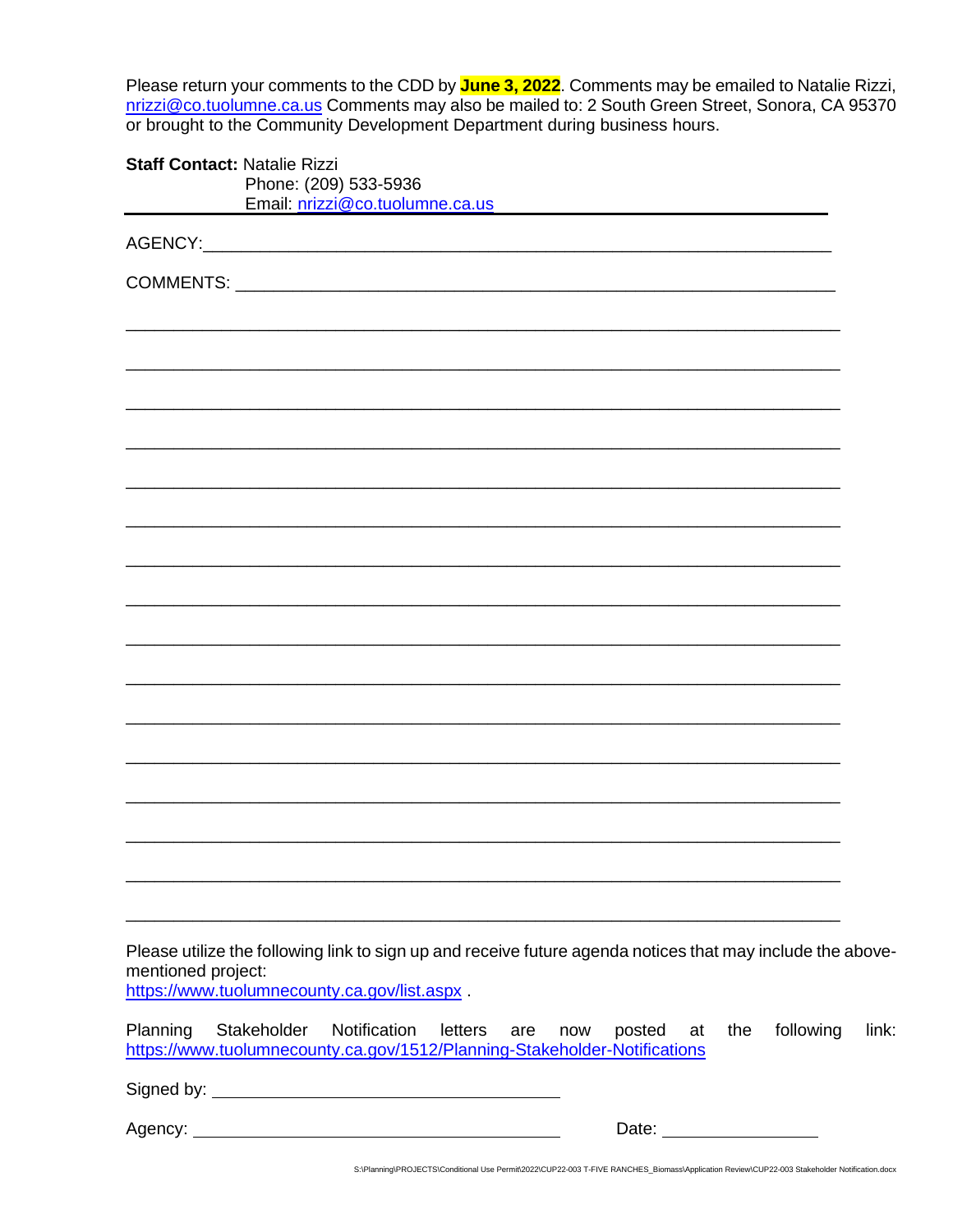**Vicinity Map**